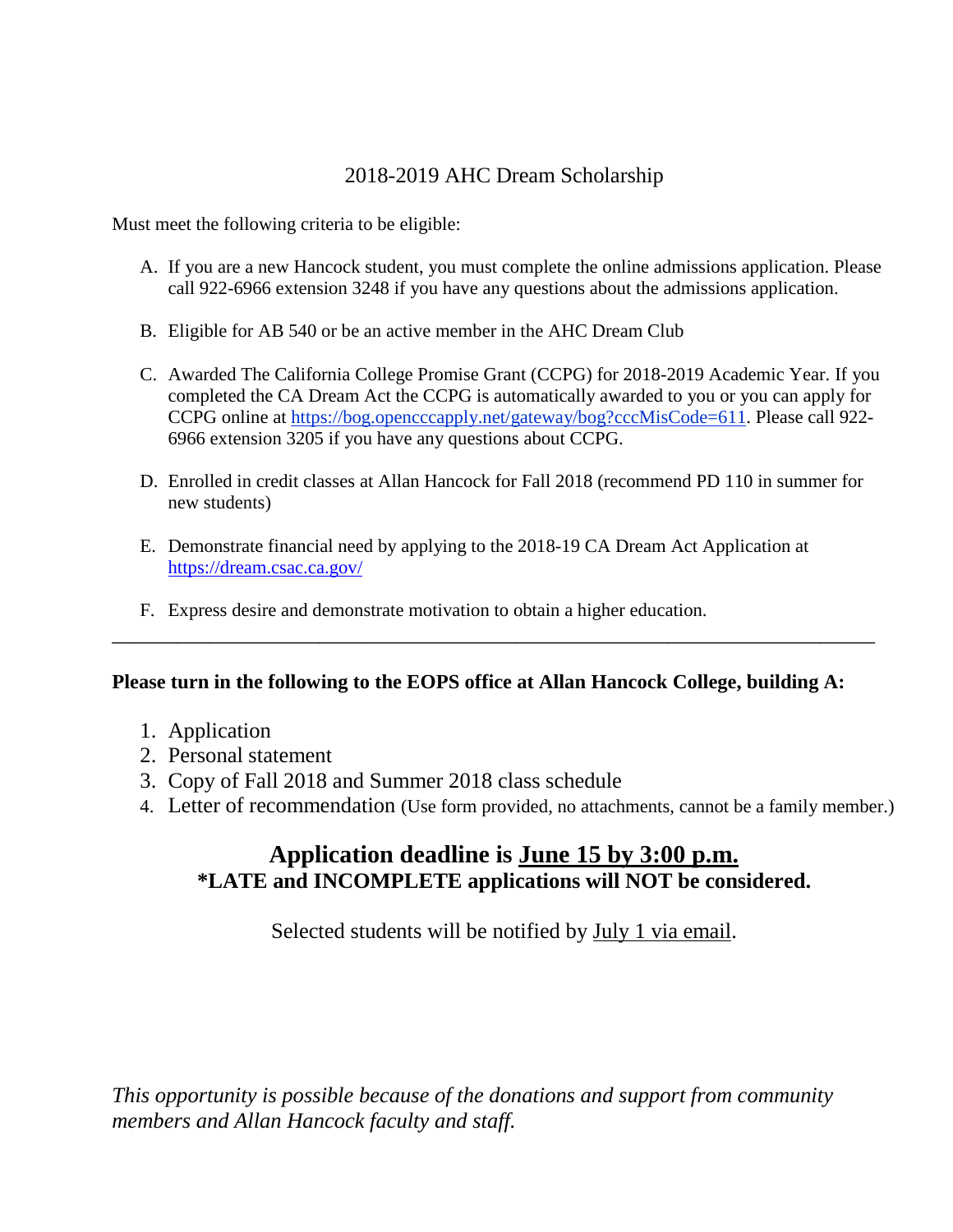| Gender: Female ______Male ______                                                                   |
|----------------------------------------------------------------------------------------------------|
| (award decision will be sent by email. Make sure your email address is legible and correct)        |
| and the control of the control of the<br><b>Academic Background</b>                                |
|                                                                                                    |
| Number of Years Attended in a California High School: _______________                              |
| Received Diploma or GED by August 2018: $\Box$ Yes<br>$\Box$ No                                    |
|                                                                                                    |
| 1. What is your current GPA?                                                                       |
| 2. How many units do you plan to enroll in                                                         |
|                                                                                                    |
| 3. How many units have you completed at Allan Hancock? _________________________                   |
| Degree objective or goal: (Please check all that apply)<br>4.                                      |
| Certificate ____                                                                                   |
| Associates Degree                                                                                  |
| Bachelors Degree                                                                                   |
| 5. Do you have a current Student Education Plan (SEP)? _________________________                   |
| Please return application to Juanita Tuan at Allan Hancock College, EOPS office, Building A. (805) |

922-6966 x3214

# **2018-2019AHC Dream Scholarship Application**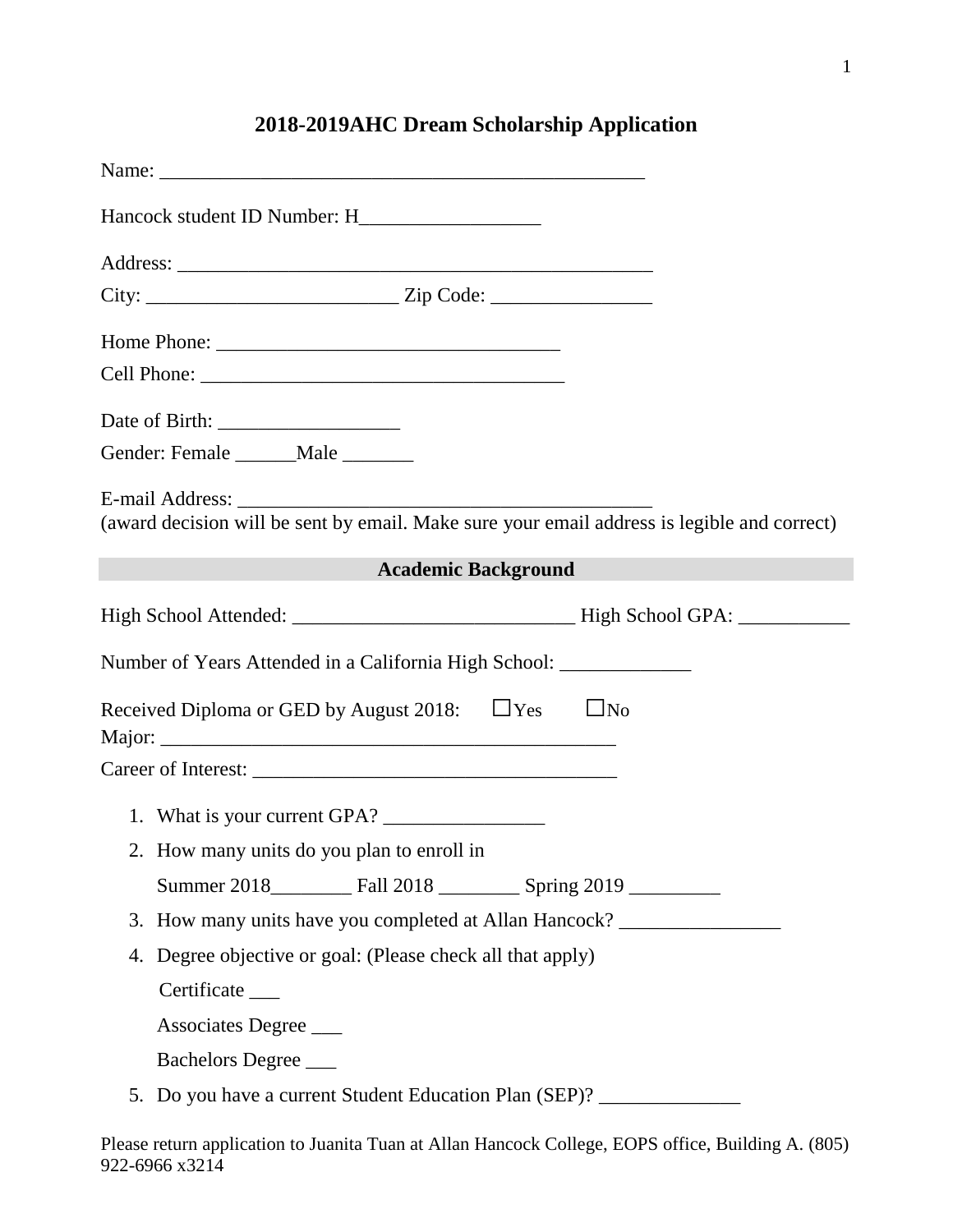| <b>Personal Background</b>                                                                                                                      |  |  |  |  |
|-------------------------------------------------------------------------------------------------------------------------------------------------|--|--|--|--|
|                                                                                                                                                 |  |  |  |  |
| Number of Household Members: ________                                                                                                           |  |  |  |  |
|                                                                                                                                                 |  |  |  |  |
|                                                                                                                                                 |  |  |  |  |
| Are you the first in your family to attend college?                                                                                             |  |  |  |  |
|                                                                                                                                                 |  |  |  |  |
| <b>Personal Statement</b>                                                                                                                       |  |  |  |  |
| $\bullet$ and the set of the set of $\bullet$ and $\bullet$ and $\bullet$ and $\bullet$ and $\bullet$ and $\bullet$ and $\bullet$ and $\bullet$ |  |  |  |  |

On a separate piece of paper write or type a 1-2 page personal statement answering the following:

- 1. Who are you?
- 2. Why is college important to you?
- 3. What are your academic and career goals?
- 4. How would you benefit from this support?
- 5. Discuss any extra-curricular activities you have participated in.
- 6. Anything personal you would like to include about yourself.